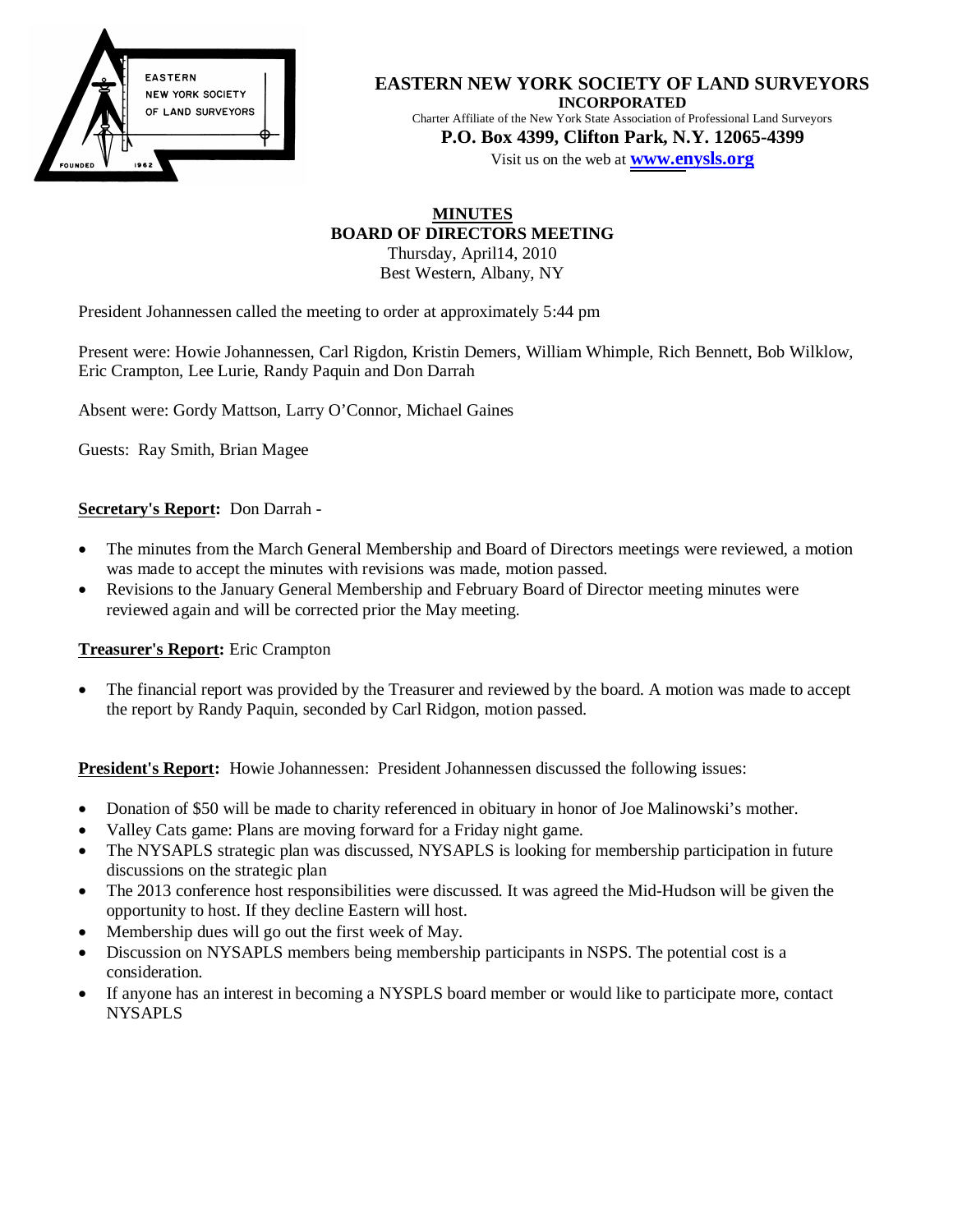# **Executive Vice-President's Report:** Carl Rigdon - Nothing to Report

## **Vice-President's Report:** Richard Bennett

- Dinner Meetings will be held at Crossgates Restaurant for May.
- A bill is being introduced to increase the minimum amount from 5K to 50K necessary to go out to bid for municipal projects.

## **Committee Reports:**

-----Standing Committees-----

Constitution & By-Laws: Larry O'Connor – Nothing to Report

Scholastic Development: Kristin Demers:

• The students were attending from Paul Smith's for shadow day. A discussion was had involving the students regarding the experience during the day and allowing them to ask questions of the board and guests.

Ethics: Richard Bennett – Nothing to Report

Continuing Education: Jody Lounsbury – Nothing to Report

Finance: Carl Rigdon – Nothing to Report

Membership: Bob Wilkow – Nothing to Report

Legislative: Larry O'Connor – Nothing to Report

Program: Randy Paquin – Not in Attendance- Bill Whimple provided the following summary.

- Ted Covill with WSP Sells with be giving a presentation on advanced in aerial photogrammetry.
- NYSAPLS President will attend the September meeting and will be the speaker
- NYSAPLS Staff will attend the November meeting and will be presenting on the conference host duties.

Public Relations: Jody Lounsbury – Nothing to Report

Technical Information and Business Practices: Mike Gaines – Nothing to Report

-----Temporary and Ad-hoc Committees-----

Website and Archival Information: Kurt Heiss – Nothing to Report

Conference Committee 2012: Brian Magee –

# **EASTERN NEW YORK SOCIETY OF LAND SURVEYORS, INC.**

| <b>President: C. Howard Johannessen</b>  | C. Howard Johannessen 2012 |      | <b>Eric Crampton</b> | 2013 | <b>Randy Paquin</b>                     | 2014 |
|------------------------------------------|----------------------------|------|----------------------|------|-----------------------------------------|------|
| <b>Exec. Vice-President: Carl Rigdon</b> | <b>Gordon Matson</b>       | 2012 | <b>Don Darrah</b>    | 2013 | Lee Lurrie                              | 2014 |
| Vice-President: Richard Bennett          | Lawrence J. O'Connor 2012  |      | <b>Carl Rigdon</b>   | 2013 | Richard Bennett 2014                    |      |
| <b>Secretary: Don Darrah</b>             | <b>Kristin Demers</b>      | 2012 | <b>Mike Gaines</b>   | 2013 | Robert Wilkow                           | 2014 |
| <b>Treasurer: Eric Crampton</b>          |                            |      |                      |      | <b>Past President - William Whimple</b> |      |

**Director N.Y. State Assoc. of Professional Land Surveyors - C. Howard Johannessen (518) 439-9981 Director N.Y. State Assoc. of Professional Land Surveyors - Eric Crampton (518) 786-7400**  President's Address - P.O. Box 454, West Sand Lake, NY 12196 - cjohannessen@nycap.rr.com